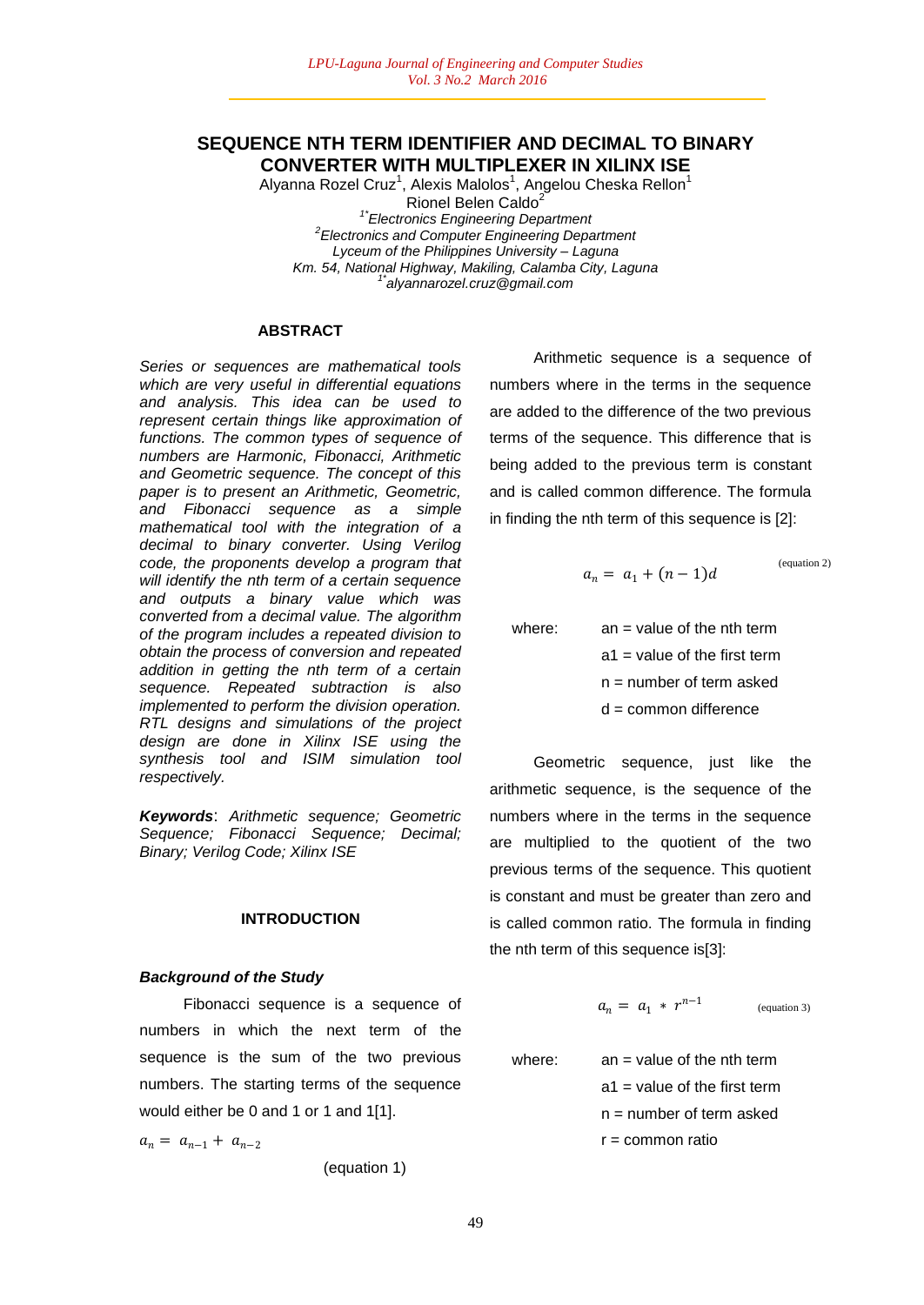Decimal number system is a system of number wherein the number is base 10. It consists of numbers from 0 to 9. Every decimal number has a decimal point (dot). Sometimes decimal point is not included when the numbers are whole numbers [4].

Binary number system is a number system that is base 2. Only 1 and 0 are the number used in binary system. It is used especially in digital systems [5].

In converting decimal number to binary number, the decimal number is to be divided continuously to two until the last quotient is 0. The last quotient is the most significant digit and the first quotient is the least significant digit. It is read from the first quotient to the last quotient [5]. For example, convert  $25_{10}$  to binary.

$$
\frac{25}{2} = 12 + \frac{1}{2}
$$
\n
$$
\frac{12}{2} = 6 + \frac{1}{2}
$$
\n
$$
\frac{6}{2} = 3 + \frac{1}{2}
$$
\n
$$
\frac{3}{2} = 1 + \frac{1}{2}
$$
\n
$$
\frac{1}{2} = 0 + \frac{1}{2}
$$
\n
$$
25_{10} = 10011_2
$$

# **Figure 1 Example of decimal to binary conversion**

### *Problem Statement*

There are lots of Verilog codes about Fibonacci sequence that are available online, yet, an integration of this sequence to the arithmetic and geometric approach is not usually presented. The proponents would like to introduce a system through Xilinx ISE Design Suite synthesizable of Verilog code that combines these sequences in addition of a decimal to binary converter. This will provide

an output and is likely to be processed in a 4x1 multiplexer.

### *Objectives of the Study*

The main objective of this study is to create and develop a program that will aid the students in solving the nth term of a sequence and converting decimal numbers to binary numbers through Verilog Codes. Specifically, this study aims to:

- create a Fibonacci sequence nth term identifier
- create an Arithmetic sequence nth term identifier
- create a Geometric sequence nth term
- convert decimal numbers to binary numbers
- multiplex the output of the 3 nth term identifier

#### **METHODOLOGY**

# *Xilinx ISE or Verilog Programming Language*

Xilinx Inc. is the first semiconductor company to specialize fabless manufacturing and is known for creating the Field Programmable Gate Array (FPGA). This American company produces programmable logic devices and created the Xilinx ISE (Integrated Synthesis Environment) which is use to synthesis and analyze designs.

 A powerful tool such as Xilinx ISE will allow the user to compile Verilog code design for the sequence identifier and the converter. When synthesized, a timing analysis will be performed to observe its responses to different conditions. The verification of the diagrams will also be produced for the system.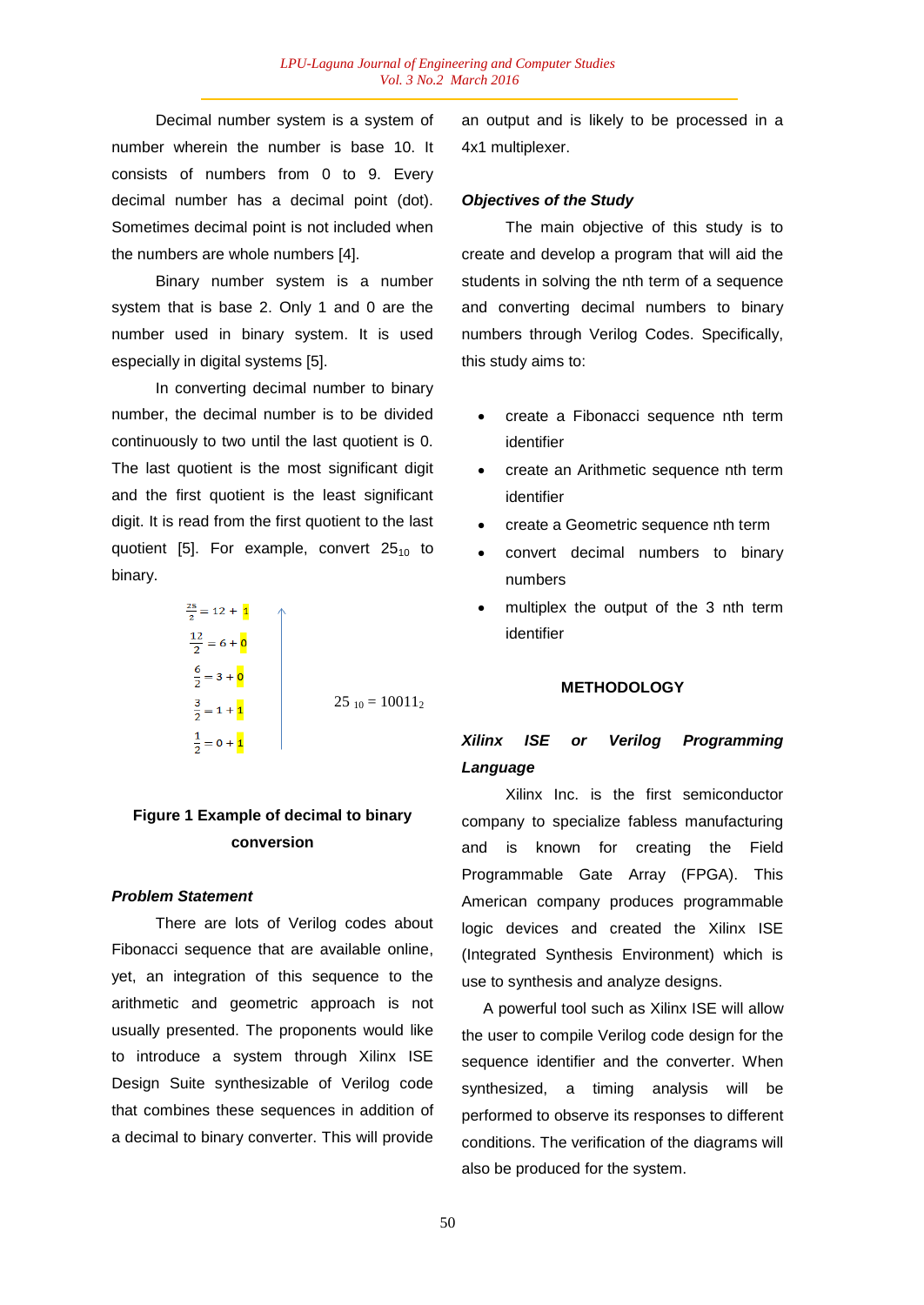### *Proposed System*

A synthesizable Verilog code is to be programmed specifically to output the user's desired term, given that the system is to perform operation of the Fibonacci, Arithmetic, Geometric sequence and conversion of decimal to binary. Inputs of the system would be limited depending on the selected sequence or operation. There will be up to 5 bit input for Fibonacci Sequence; 8- bit input for the Arithmetic Sequence; 4-bit input for the Geometric Sequence and up to 16- bit for the decimal to binary converter. All of these would output a value of up to 32- bit considering a selected function that will be assigned to a 2 bit value. This will be applied through a combinational logic circuit design of the multiplexer that switches several inputs to a single output line.

### *Block Diagram*

The figure below shows the full block diagram of the proposed system.



# **Figure 2 Block diagram of sequence nth term identifier and decimal to binary converter with multiplexer**

#### *IPO Chart*

 The figure below describes the process flow of the proposed system.



# **Figure 3 IPO chart of sequence nth term identifier and decimal to binary converter with multiplexer**

## *Input*

Identifying the number of the term desired by the user applies to the three sequences namely; Fibonacci, arithmetic and geometric. In addition there is a need to define the value of the first term specifically for the arithmetic and geometric sequence. Also, the constants for the two sequences have to be defined, the difference and ratio for arithmetic and geometric sequence respectively. Identifying the decimal value desired for the conversion is required when the conversion tool is used.

#### *Process*

This is composed of the computations of the nth term for the selected sequence and the conversion of the decimal value as desired by the user. The processes are defined by the algorithms used by the proponents. The outputs for the operations are then multiplexed.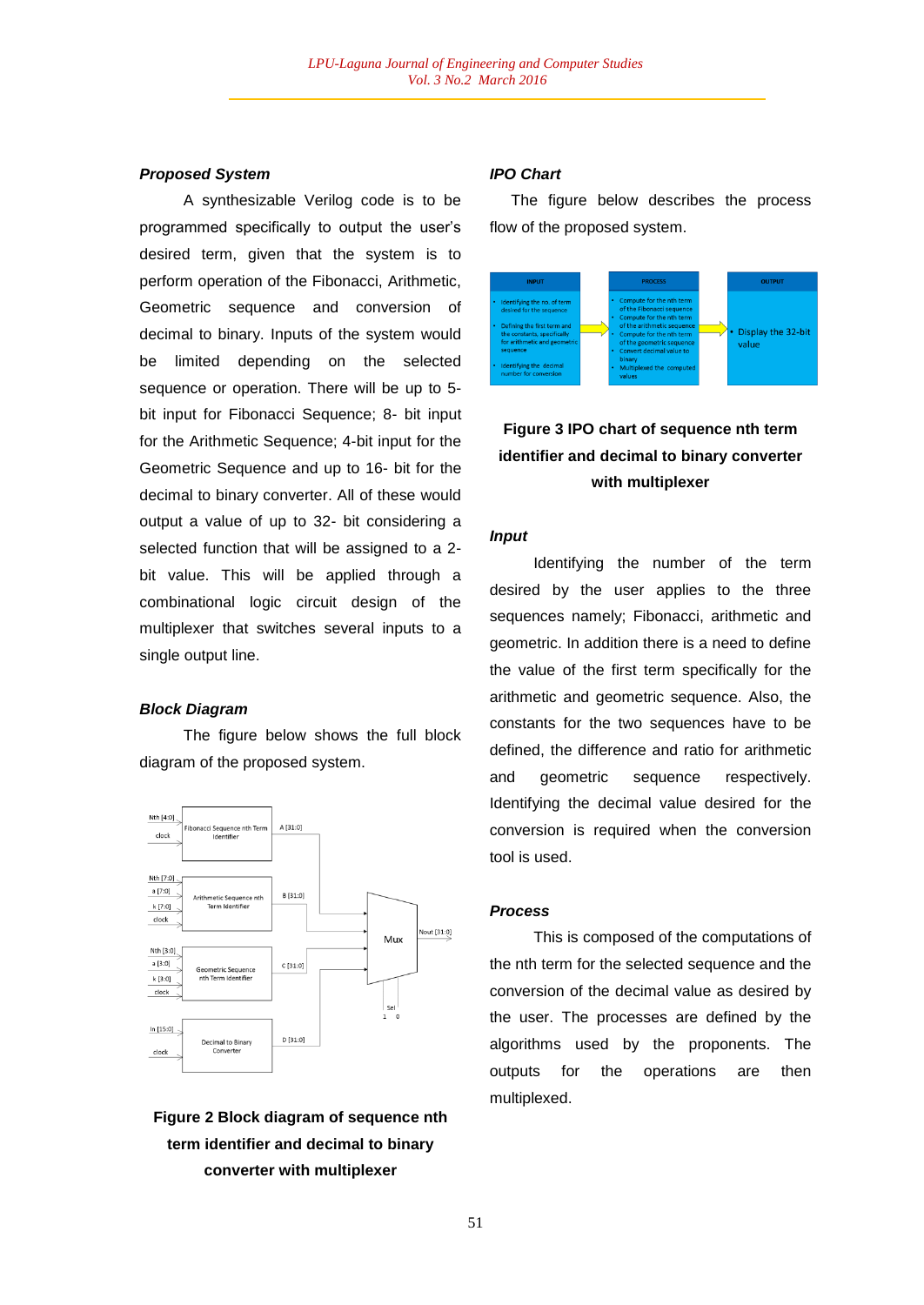# *Output*

The multiplexed output for the operations is displayed as selected by the user. The output is a 32-bit binary number.

## *Pseudocode*

The system is composed of pseudocodes for each operation within. Aside from this, the systems own pseudocode is presented and they are as follows:

> a. System Pseudocode **Start** Initialize sel and out Input the value of the sel If sel =  $2$ 'b00, then, identify Fibonacci term; Else if  $sel = 2'b01$ , then identify Arithmetic term; Else if  $sel = 2'b10$ , then identify Geometric term; Else convert decimal number to binary number End b. Fibonacci Sequence Pseudocode **Start** Initialize N,  $n0 = 1$ ,  $n1 = 1$ , temp = 2 Input value of N If  $N = 1$ , then, print "n0"; Else if  $N = 2$ , then, print "n1"; Else if temp<n, let  $n0 = n1$  and  $n1$  $=$  n, add n0 and n1 to get n and  $temp = temp +1$ Print "n"; Else print "n" End c. Arithmetic Sequence Pseudocode **Start** Initialize N, n, a, k, temp  $= 0$

Input value of N, a and k If temp  $\lt N - 1$ , print "n": Else let  $a = n$ , add a and k to get n and temp  $=$  temp  $+1$ Print "n" End d. Geometric Sequence Pseudocode **Start** Initialize N, n, a, k, temp  $= 0$ Input value of N, a and k If temp  $\lt N - 1$ , print "n"; Else let  $a = n$ , multiply a and k to get n and temp $[$  = temp + 1; Print "n" End e. Decimal to Binary Pseudoceode **Start** Initialize in, out, clk, temp0=0,  $temp1=0$ ,  $temp2=0$  and  $q=0$ Input value og in If posedge clock; If temp0=0, let temp0=temp0+1 and temp1=in; Else temp1=q; If temp1=q,  $q=0$ ; Else temp1≥2; If temp1≥2, let temp1=temp1-2 and  $q=q+1$ ;

Else temp1=1 or temp1=0;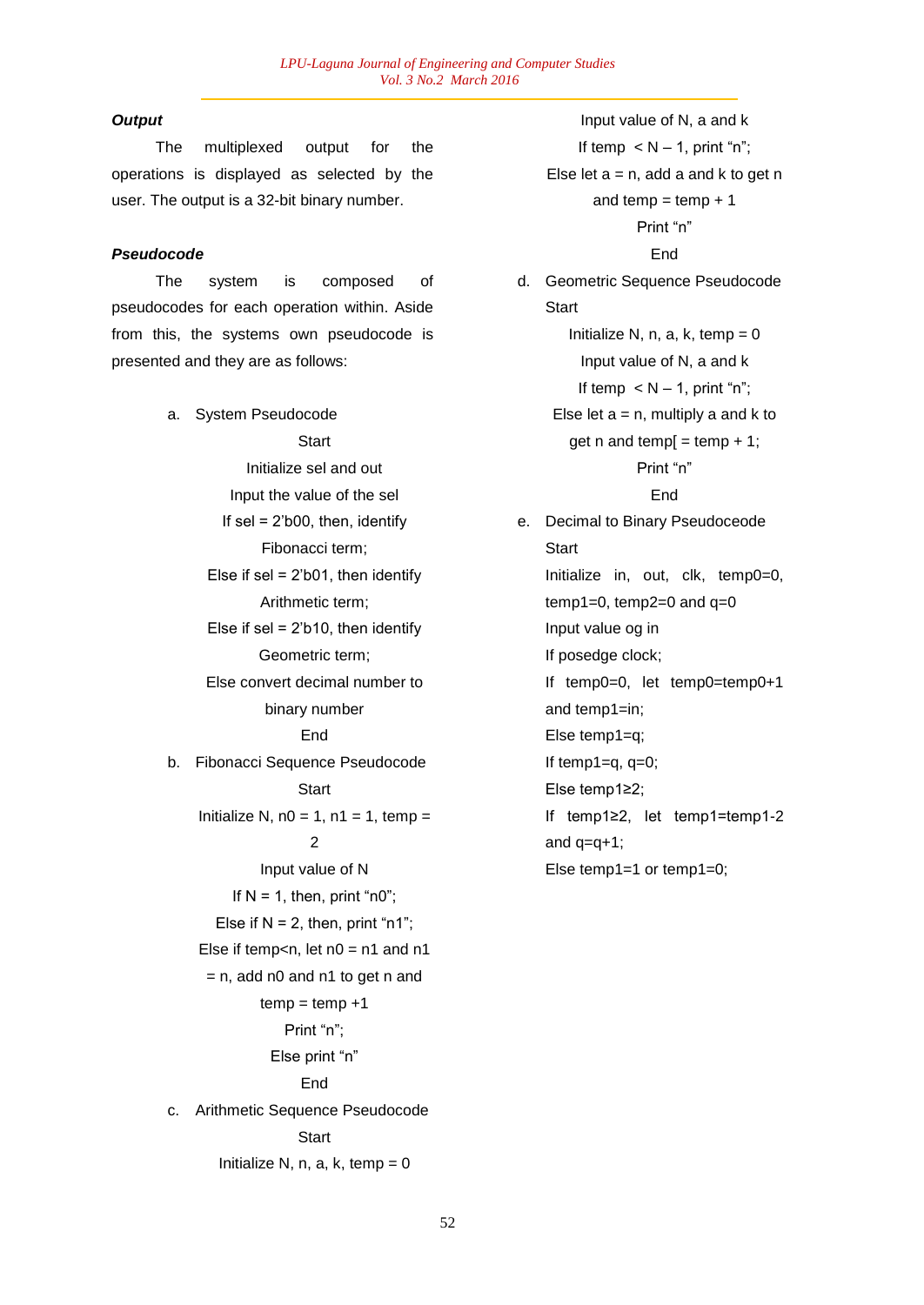# *Flowchart*

Below are the flowcharts of the system and the sequences used.



**Figure 4 System Flowchart**



# **Figure 6 Arithmetic sequence nth term identifier flowchart**







**Figure 7 Geometric sequence nth term identifier flowchart**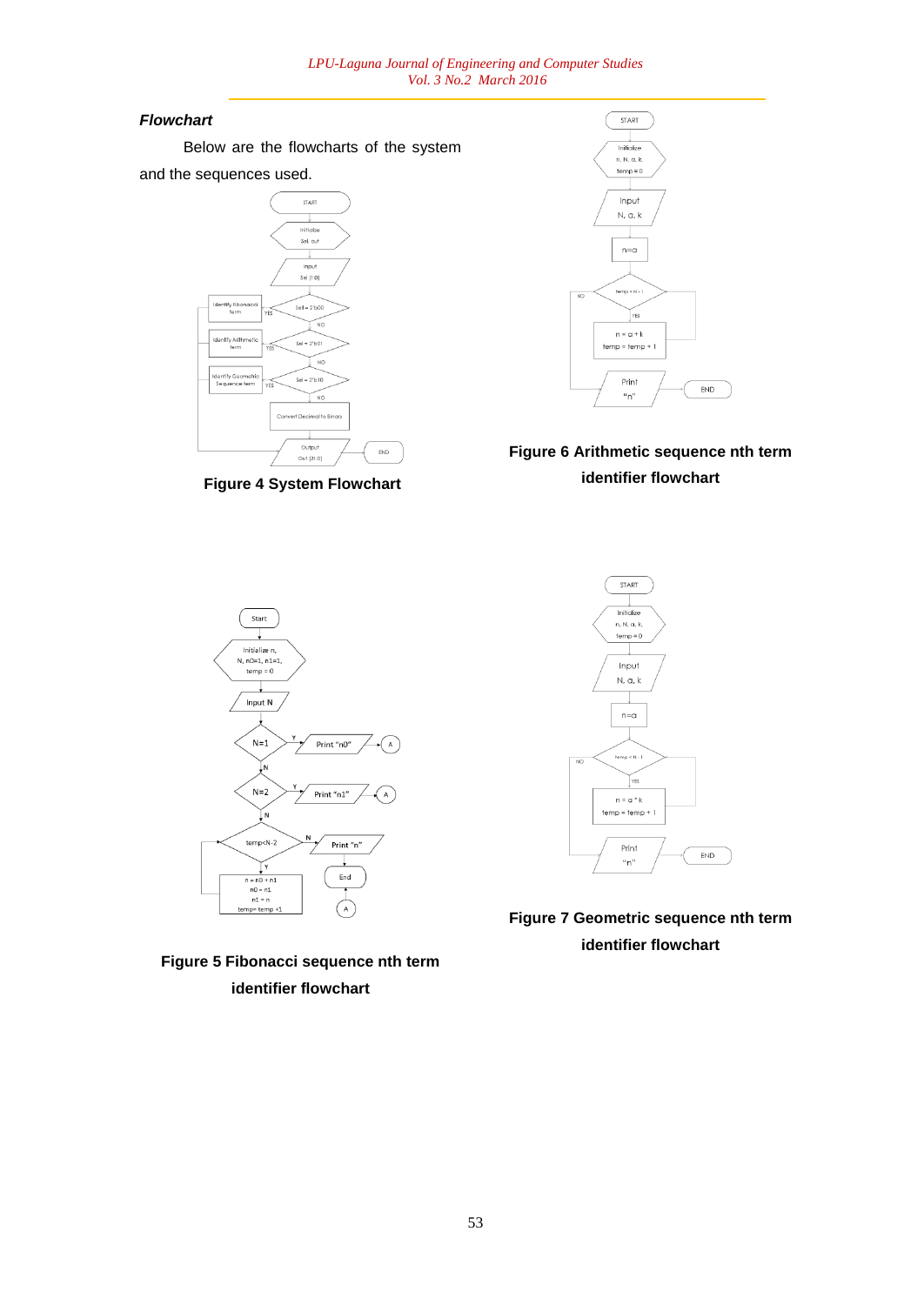#### *LPU-Laguna Journal of Engineering and Computer Studies Vol. 3 No.2 March 2016*



# **Figure 8 Decimal to binary converter flowchart**

# **RESULTS AND DISCUSSION**

## *Project Description*

In this proposed system, the output will depend on what the user needs. The user will choose from the 2 – bit selector code of 00 to 11, and input the required values of the sequence or the decimal number to the test bench. Once simulated, the system will give the output the user needs.

Presented in figure 9 is the high-level RTL schematic diagram of the system. There are three 8-bit inputs labeled as a,k and N which corresponds to; the initial value given by the user, constant for the difference or ratio of the sequence and the nth term of the sequence as desired by the user respectively. A 15-bit input was also included for the decimal to binary converter represented on the RTL as the *in,* a 2-bit input for the selector and the clock. On the right part of the block is the output represented as Fout of 32 bits.



# **Figure 9 High-level RTL schematic diagram of the system**

Breaking the high-level RTL schematic down, a more detailed representation will be seen. Four blocks will be the inputs of the 4x1 multiplexer which were named arith(metic),dec2bin(decimal-to-binary converter), fibo(nacci sequence) and geo(metric sequence). The multiplexer will then operates depending on the input of the user. Same values and parameters will be asked as to the high-level RTL schematic.



**Figure 10 Low-level RTL schematic diagram of the system**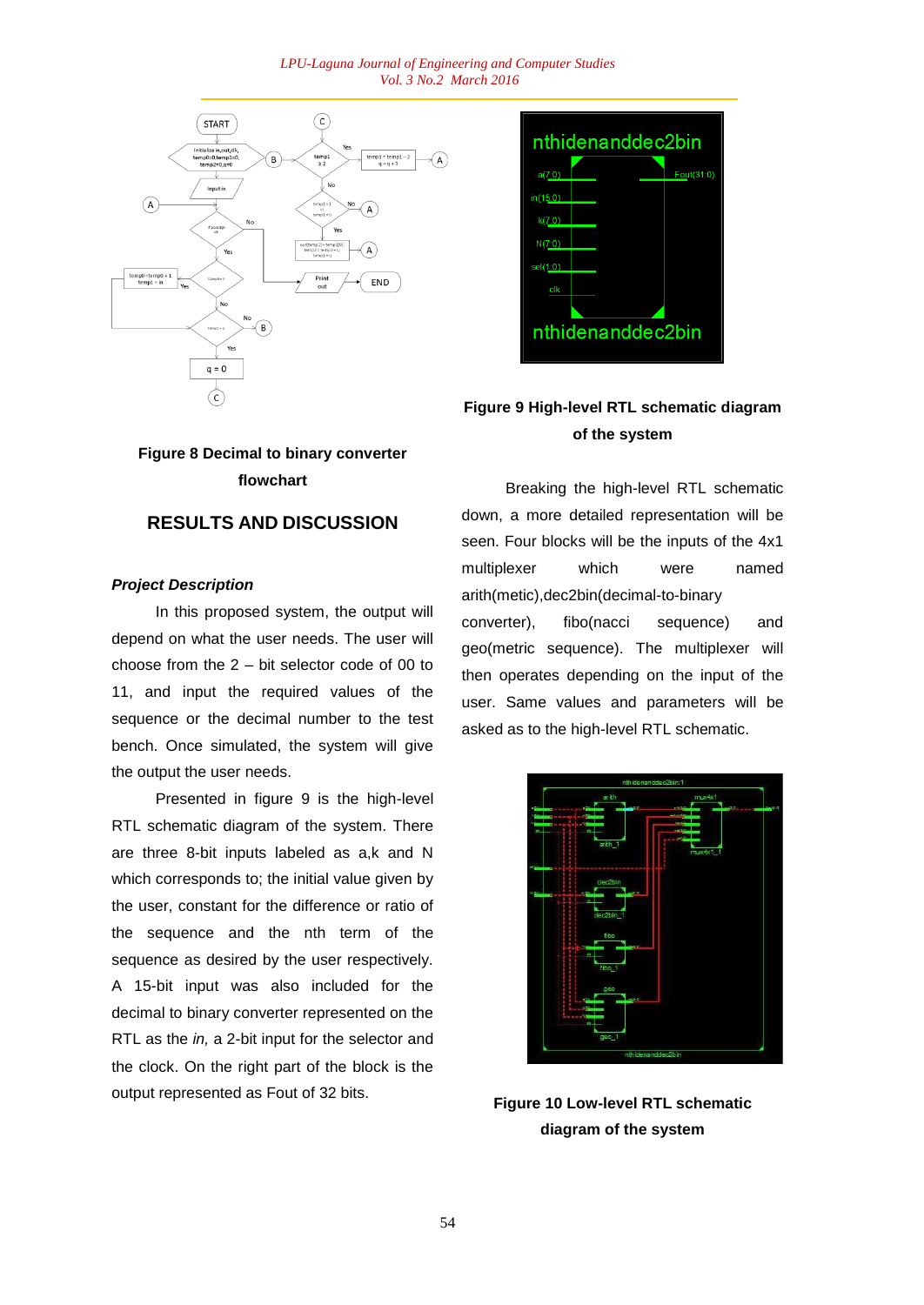## *Properties of the Project*

A hierarchal design is constructed for the sequence nth term identifier and converter with multiplexer. The main fundamental block of the system calls it sub- module to properly execute the program. Sub-modules were mostly based on Verilog's reserved word *always* that, as the word itself implies, executes always and is associated with a sensitive list or a delay. They operate sequentially and would trigger once the clock reaches the positive edge. When a simulation starts, always statements will be queued for execution.

The reserved words *if else* also play an essential role in the execution of the program. This allows the user to set a condition once the other clauses have been falsified and would determine whether to perform a portion of the code or not. The code is executed if the condition is satisfied, else, the other condition would be applied.

The module *nthidenanddec2bin* performs the operation of the 4x1 multiplexer that gives a single output from the multiple inputs. The system's flexibility allows user to choose from four operations that the system could provide. Simulating the Verilog code through test benches verified each operation and the whole system itself.

### *Functions of the System*

Execution of the system would allow a user to choose from four operations that it provides. Three of these will help the user determine the value of the nth term the user desired to identify through following procedures as programmed using the tool Xilinx ISE. The fourth one will convert a given decimal value to binary. In this paper, the

proponents have used the Multiplexer's operating function to transform the input to the desired output system.

The integration of these sequences with a converter into a synthesizable Verilog code is a novelty that gives an application of mathematical equations to a system's function of transformation using programs like Xilinx ISE.

## *Tools and Methodologies of the System*

The following are the simulation results of the Verilog code for each input sequence, varied using the selector. The variables used correspond to the following parameters. Fout= Output; sel= system's operation selector; N= nth term required; a=initial value set by the user; k= difference or ratio of the selected sequence and; in= decimal to binary converter output.



**Figure 10 Simulation for Fibonacci sequence identifier**

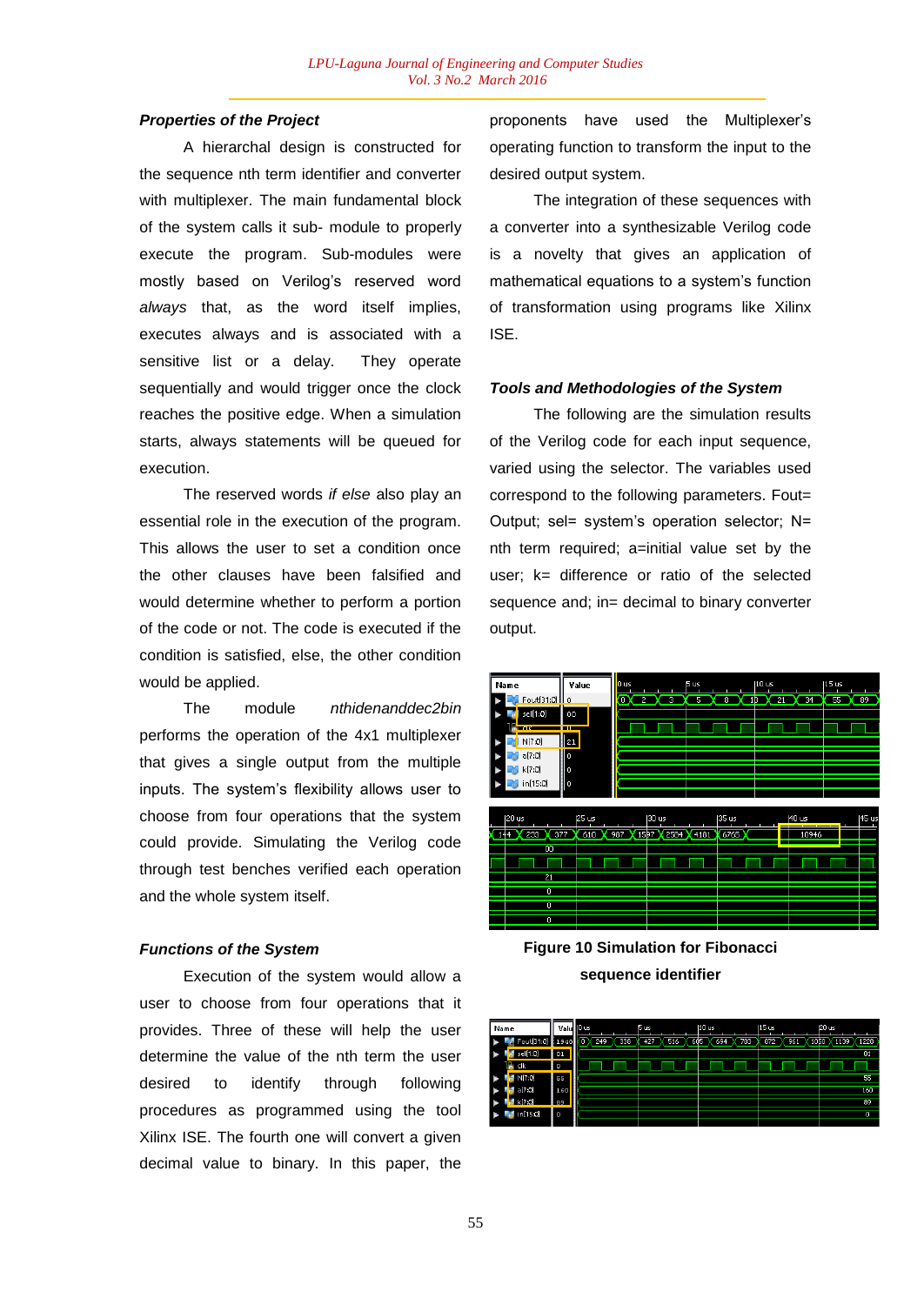| Name             | Valu |        | 1105 us |  | $ 1 $ .0 us | 115 us | 1120 us | I125 us  | __   |
|------------------|------|--------|---------|--|-------------|--------|---------|----------|------|
| J.<br>Fout[31:0] | 4966 | X 4788 | 4877    |  |             |        |         |          | 4966 |
| sel[1:0]<br>-5   | 01   |        |         |  |             |        |         | 01       |      |
| 18 dk            | l o  |        |         |  |             |        |         |          |      |
| -31<br>N[7:0]    | 55   |        |         |  |             |        |         | 55       |      |
| a[7:0]           | 160  |        |         |  |             |        |         | 160      |      |
| k[7:0]           | 89   |        |         |  |             |        |         | 89       |      |
| in[15:0]<br>ь    | l o  |        |         |  |             |        |         | $\bf{0}$ |      |

**Figure 11 Simulation for arithmetic sequence identifier**

| Name                        | Value            | 10 <sub>us</sub>  | 12 <sub>us</sub>         | 14 <sub>us</sub> | 16 us |
|-----------------------------|------------------|-------------------|--------------------------|------------------|-------|
| Fout[31:0]                  | 10485760         | 1310720<br>163840 |                          | 1048 5760        |       |
| atte mi                     |                  |                   | 10                       |                  |       |
| <b>STEP</b><br>N[7:0]<br>ă. | ۱з               |                   | $\overline{\phantom{a}}$ |                  |       |
| $\frac{1}{6}[7:0]$<br>ж     | S                |                   | s                        |                  |       |
| [7:0]<br>١ë<br>a Ki         | $\boldsymbol{8}$ |                   | 8                        |                  |       |
| in[15:0]<br>$\bullet$       | $\theta$         |                   | o                        |                  |       |
|                             |                  |                   |                          |                  |       |

**Figure 12 Simulation for geometric sequence identifier**

| Name           | Value    | IO ms |                     | $110$ ms | $ 20$ ms |
|----------------|----------|-------|---------------------|----------|----------|
| Fout[31:0]     |          |       |                     |          |          |
| cell1-01<br>m. | $\sim$   |       |                     | п        |          |
| N[7:0]         | $\Omega$ |       |                     | $\Omega$ |          |
| a[7:0]         | $\Omega$ |       |                     | $\Omega$ |          |
| k[7:0]         | $\circ$  |       |                     | $\bf{0}$ |          |
| in[15:0]       | 88       |       |                     | 88       |          |
|                |          |       |                     |          |          |
|                |          |       | X1: 48.700000000 ms |          |          |

**Figure 13 Simulation for decimal to binary converter**

## **CONCLUSION**

In this paper, the program – based system sequence nth term identifier and decimal to binary converter with multiplexer has been proposed using Xilinx ISE software. This study shows a simple, effective and reliable program – based system. This paper had introduced the software Xilinx ISE and its algorithm. Its concepts are used in sequence nth identifier and decimal to binary converter. The results the proponents get is credible and reliable. The sequence nth identifier and decimal to binary converter is reliable and credible since the proponents make use of the general equation each sequence has and the standard way of converting decimal to binary using repeated division.

# **RECOMMENDATIONS**

By using a multiplexer synthesized through Verilog code, the system could still vary depending on the user's desire. The future researchers may modify or create a program with more inputs giving more sequences and mathematical operations or other number system converters.

# **ACKNOWLEDGEMENT**

This success and the final outcome of this study have not been possible to come to the present shape without the help and support of the people around us.

With a deep sense of gratitude, we would also like to thank our professor Engr. Rionel Belen Caldo for his complete support and encouragement that he provided. Also, for giving us indispensable advice and information on our study.

We would like to acknowledge the institution, Lyceum of the Philippines - Laguna for helping us in developing our ideas and knowledge.

We also wish to express our sincere appreciation to our parents for the moral and financial support that we need. We thank them for their never ending motivation.

And most of all, we thank God for the wisdom and knowledge that He given us. We owe Him everything for without Him this study would not be possible.